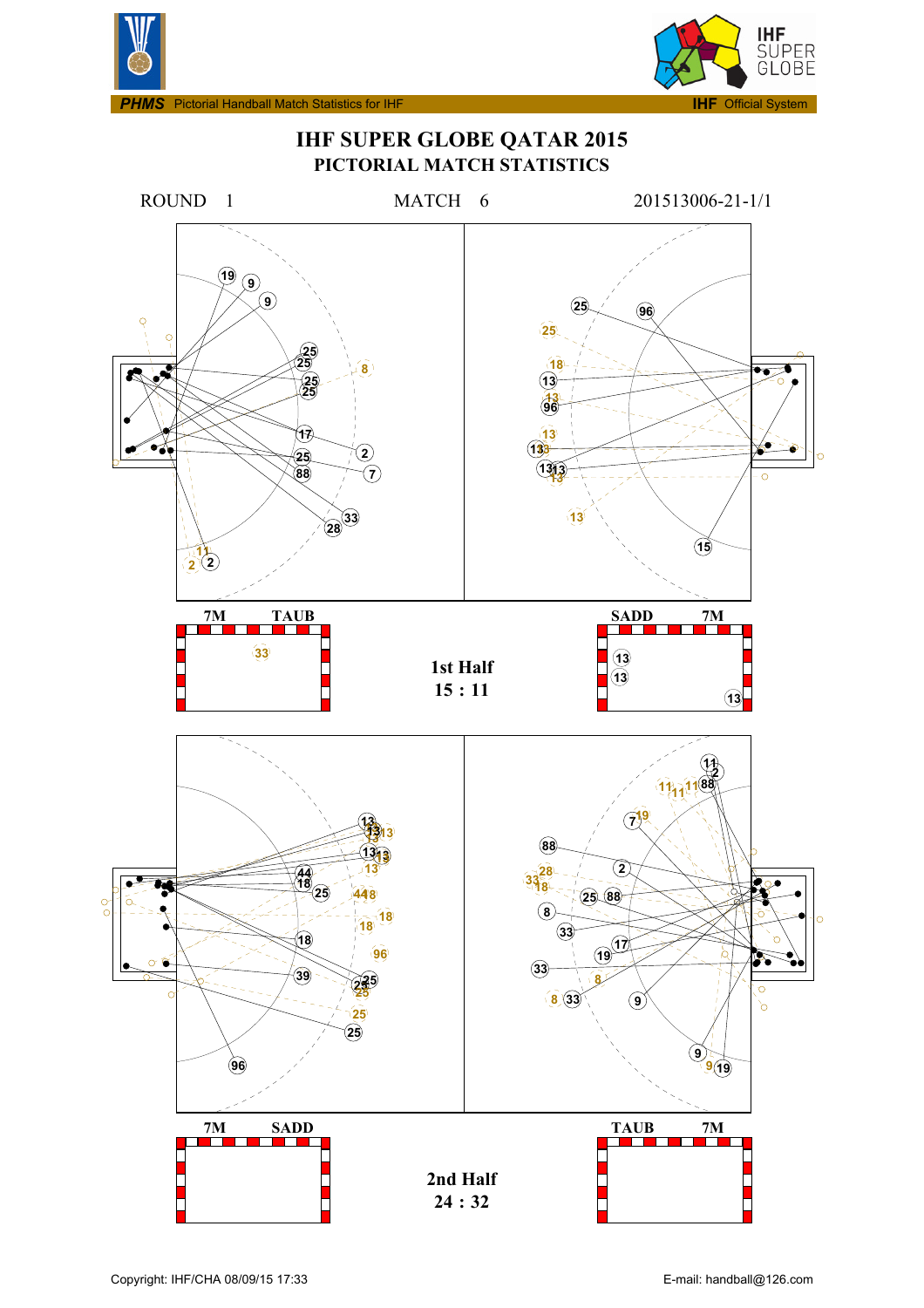



**PHMS** Pictorial Handball Match Statistics **INF** Official System

## **IHF SUPER GLOBE QATAR 2015**

INDV/TEAM MATCH STATISTICS

|              | <b>OFFICIAL</b><br><b>HANDBALL</b> |               | PLACE 5-8          |              |              |              | <b>GROUP</b> | - X                    |              |                       |                |                         |              |                | 201513006-14-1/2<br>Duhail |
|--------------|------------------------------------|---------------|--------------------|--------------|--------------|--------------|--------------|------------------------|--------------|-----------------------|----------------|-------------------------|--------------|----------------|----------------------------|
| <b>MEN</b>   |                                    |               | ROUND <sub>1</sub> |              |              |              | MATCH 6      |                        |              |                       |                |                         |              |                | 08/09/2015 16:00           |
| No.          | Name                               | Field<br>Shot | Line<br>Shot       | Wing<br>Shot | Fast<br>Brk. | Brk.<br>Thr. | Free<br>Thr. | 7 <sub>m</sub><br>Thr. | <b>Total</b> | Rate<br>$\frac{9}{6}$ |                | ASST. ERR. WAR.         |              | $2^{\prime}$   | D+DR TIME                  |
|              | AL SADD(QAT)(SADD)                 |               |                    |              |              |              |              |                        |              |                       |                |                         |              |                |                            |
|              | (COURT PLAYER)                     |               |                    |              |              |              |              |                        |              |                       |                |                         |              |                |                            |
| 1            | <b>ALIHODZIC Irhad</b>             |               |                    |              |              |              |              |                        |              | 0.0%                  |                |                         |              |                | 00:15:39                   |
| 5            | ALKRAD Mustafa                     |               |                    |              |              |              |              |                        |              | 0.0%                  |                |                         |              |                | 00:00:00                   |
| 6            | ABDELMAGEED M.                     |               |                    |              |              |              |              |                        |              | 0.0%                  |                |                         |              |                | 00:00:00                   |
| 13           | <b>ABDELHAK Ahmed</b>              | 8/18          |                    |              |              |              |              | 3/3                    | 11/21        | 52.4%                 |                | $\overline{\mathbf{c}}$ | 1            | $\mathbf{1}$   | 00:59:57                   |
| 15           | <b>ALBISHI Fahad</b>               |               |                    | $1/1$        |              |              |              |                        | $1/1$        | 100%                  |                | $\mathbf{1}$            |              |                | 00:59:00                   |
| 16           | ABDELGAFOOR M.                     |               |                    |              |              |              |              |                        |              | 0.0%                  |                |                         |              |                | 00:44:21                   |
| 18           | <b>ELFAKHARANY Hany</b>            | 0/4           |                    |              |              | 2/2          |              |                        | 2/6          | 33.3%                 | $\mathbf{1}$   | $\overline{2}$          | $\mathbf{1}$ | $\overline{2}$ | 00:34:41                   |
| 19           | AL KUWARI Faisal                   |               |                    |              |              |              |              |                        |              | 0.0%                  |                |                         |              |                | 00:31:11                   |
| 22           | <b>CHEROUVEIM S.</b>               |               |                    |              |              |              |              |                        |              | 0.0%                  |                |                         |              |                | 00:00:00                   |
| 25           | <b>OMAHIC Selvedin</b>             | 4/7           |                    |              |              | 1/1          |              |                        | 5/8          | 62.5%                 |                | 6                       |              |                | 00:36:13                   |
| 39           | <b>AHMED Nour</b>                  |               | 1/1                |              |              |              |              |                        | 1/1          | 100%                  |                |                         |              |                | 00:35:22                   |
| 44           | ALGHAMDI Abdulla                   | 0/1           | 1/1                |              |              |              |              |                        | 1/2          | 50.0%                 |                | 3                       | $\mathbf{1}$ |                | 00:43:30                   |
| 77           | <b>SOUDANI Ahmed</b>               |               |                    |              |              |              |              |                        |              | 0.0%                  |                |                         |              |                | 00:01:00                   |
| 96           | <b>EBAID Ebrahim</b>               | 1/2           |                    |              |              | 2/2          |              |                        | 3/4          | 75.0%                 | $\mathbf{1}$   | 1                       |              | $\mathbf{1}$   | 00:51:18                   |
|              |                                    |               |                    |              |              |              |              |                        |              |                       |                |                         |              |                |                            |
|              |                                    |               |                    |              |              |              |              |                        |              |                       |                |                         |              |                |                            |
|              | <b>Total</b>                       | 13/32         | 2/2                | 1/1          |              | 5/5          |              | 3/3                    | 24/43        | 55.8%                 | $\overline{2}$ | 15                      | 3            | $\overline{4}$ |                            |
|              | (GOALKEEPER)                       |               |                    |              |              |              |              |                        |              |                       |                |                         |              |                |                            |
| $\mathbf{1}$ | <b>ALIHODZIC Irhad</b>             | 0/2           |                    | 0/2          | 0/4          |              |              |                        | 0/8          | 0.0%                  |                |                         |              |                | 00:15:39                   |
| 16           | ABDELGAFOOR M.                     | 1/8           | 2/8                | 2/6          | 0/6          | 0/1          |              | 1/1                    | 6/30         | 20.0%                 |                |                         |              |                | 00:44:21                   |
|              |                                    |               |                    |              |              |              |              |                        |              |                       |                |                         |              |                |                            |
|              | <b>Total</b>                       | $1/10$        | 2/8                | 2/8          | 0/10         | 0/1          |              | $1/1$                  | 6/38         | 15.8%                 |                |                         |              |                |                            |

### **COURT PLAYER: GOALS/SHOTS GOALKEEPER: SAVED/SHOTS**

| <b>TEAM TOTALS</b> | <b>GOALS</b>   | <b>SAVED</b> | <b>MISSED</b> | <b>POST</b> | <b>BLOCKED</b> | <b>TOTAL</b>   | $RATE(\% )$ |
|--------------------|----------------|--------------|---------------|-------------|----------------|----------------|-------------|
| <b>Field Shot</b>  | 13             | 6            | 5             | 3           | 5              | 32             | 40.6%       |
| Line Shot          | $\overline{2}$ |              |               |             |                | $\overline{2}$ | 100.0%      |
| Wing Shot          |                |              |               |             |                |                | 100.0%      |
| <b>Fastbreak</b>   |                |              |               |             |                |                | $0.0\%$     |
| Breakthrough       | 5              |              |               |             |                | 5              | 100.0%      |
| <b>Free Throw</b>  |                |              |               |             |                |                | $0.0\%$     |
| 7M-Throw           | 3              |              |               |             |                | 3              | 100.0%      |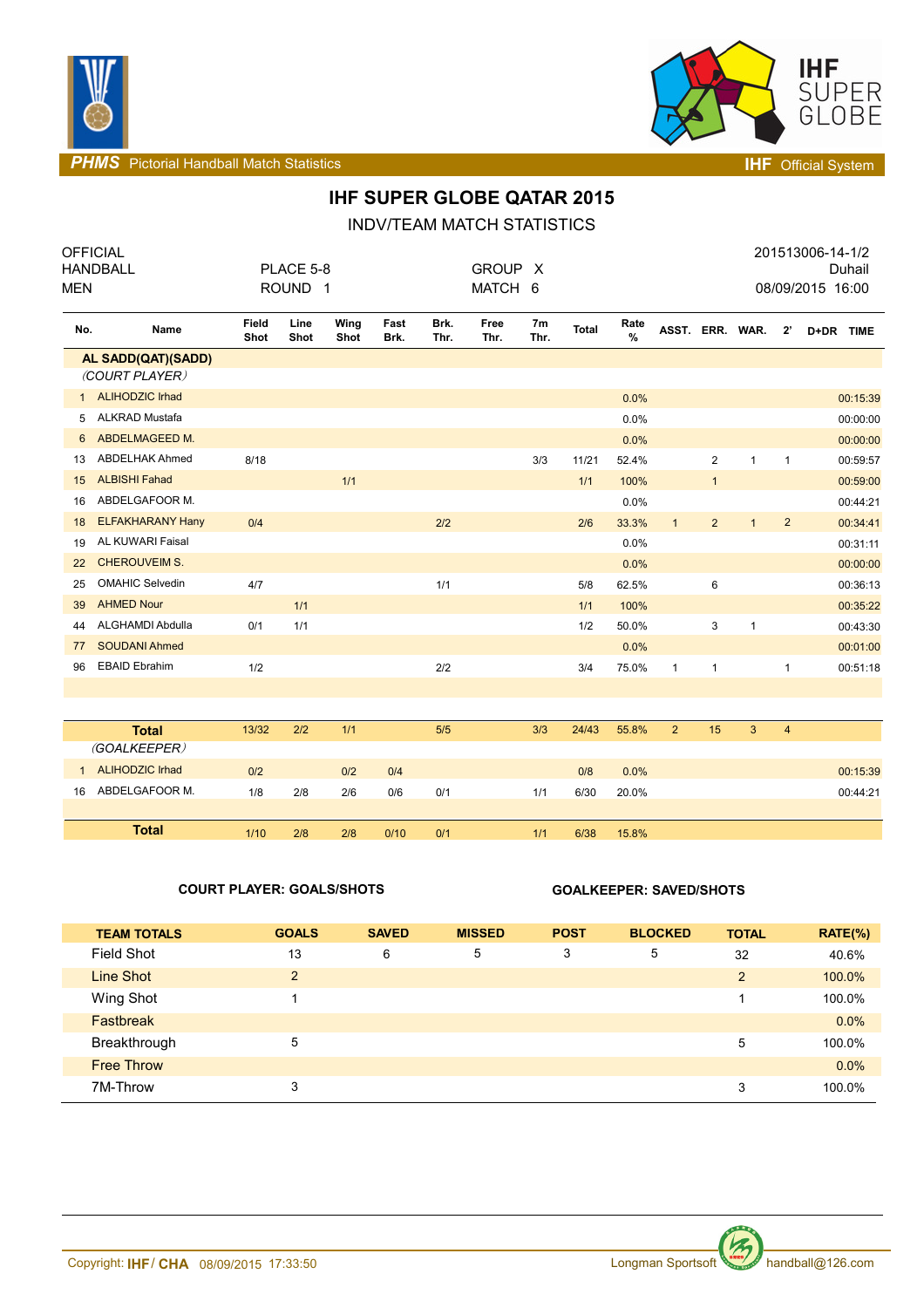



**PHMS** Pictorial Handball Match Statistics **Intervalse and Contract Contract Contract Contract Contract Contract Contract Contract Contract Contract Contract Contract Contract Contract Contract Contract Contract Contract C** 

### **IHF SUPER GLOBE QATAR 2015**

INDV/TEAM MATCH STATISTICS

|                | <b>OFFICIAL</b>                      |               |                    |              |              |              |              |                        |       |              |                 |              |              |                | 201513006-14-2/2 |
|----------------|--------------------------------------|---------------|--------------------|--------------|--------------|--------------|--------------|------------------------|-------|--------------|-----------------|--------------|--------------|----------------|------------------|
|                | <b>HANDBALL</b>                      |               | PLACE 5-8          |              |              |              | <b>GROUP</b> | X                      |       |              |                 |              |              |                | Duhail           |
| <b>MEN</b>     |                                      |               | ROUND <sub>1</sub> |              |              |              | MATCH 6      |                        |       |              |                 |              |              |                | 08/09/2015 16:00 |
| No.            | Name                                 | Field<br>Shot | Line<br>Shot       | Wing<br>Shot | Fast<br>Brk. | Brk.<br>Thr. | Free<br>Thr. | 7 <sub>m</sub><br>Thr. | Total | Rate<br>$\%$ | ASST. ERR. WAR. |              |              | $2^{\prime}$   | D+DR TIME        |
|                | <b>ESPORTE CLUBE TAUBATE(BRA)(TA</b> |               |                    |              |              |              |              |                        |       |              |                 |              |              |                |                  |
|                | (COURT PLAYER)                       |               |                    |              |              |              |              |                        |       |              |                 |              |              |                |                  |
| $\mathbf{1}$   | <b>SANTOS Maik</b>                   |               |                    |              |              |              |              |                        |       | 0.0%         |                 |              |              |                | 00:29:27         |
| 2              | <b>SOARES Andre</b>                  | 1/1           |                    | 2/3          | 1/1          |              |              |                        | 4/5   | 80.0%        |                 | $\mathbf{1}$ |              |                | 00:27:53         |
| $\overline{7}$ | <b>SILVA Andre</b>                   | 1/1           |                    |              |              | 1/1          |              |                        | 2/2   | 100%         | $5\overline{)}$ | 3            |              |                | 00:41:20         |
| 8              | <b>BOMFIM Daniel</b>                 | 1/3           | 0/1                |              |              |              |              |                        | 1/4   | 25.0%        |                 |              |              |                | 00:10:49         |
| 9              | <b>CANDIDO Lucas</b>                 |               |                    | 1/2          | 3/3          |              |              |                        | 4/5   | 80.0%        |                 |              |              |                | 00:34:25         |
| 11             | <b>ANDRADE Cleber</b>                |               |                    | 1/5          |              |              |              |                        | 1/5   | 20.0%        | $\mathbf{1}$    | $\mathbf{1}$ | $\mathbf{1}$ | $\mathbf{1}$   | 00:31:35         |
| 14             | <b>BARROS Lucas</b>                  |               |                    |              |              |              |              |                        |       | 0.0%         |                 |              |              | $\mathbf{1}$   | 00:18:08         |
| 17             | <b>RIBEIRO Andre</b>                 |               | 1/1                |              | 1/1          |              |              |                        | 2/2   | 100%         | $\mathbf{1}$    |              |              |                | 00:30:55         |
| 18             | <b>SIMOES Paulo</b>                  | 0/1           |                    |              |              |              |              |                        | 0/1   | 0.0%         |                 |              |              |                | 00:00:27         |
| 19             | LAGO Diego                           |               | 0/1                | 2/2          | 1/1          |              |              |                        | 3/4   | 75.0%        |                 | $\mathbf{1}$ |              |                | 00:24:49         |
| 20             | <b>SANTOS Thiago</b>                 |               |                    |              |              |              |              |                        |       | 0.0%         |                 |              |              |                | 00:00:00         |
| 25             | TEIXEIRA V.                          |               | 4/4                |              | 2/2          |              |              |                        | 6/6   | 100%         | $\mathbf{1}$    |              | $\mathbf{1}$ |                | 00:36:34         |
| 28             | <b>OLIVEIRA G.</b>                   | 1/2           |                    |              |              |              |              |                        | 1/2   | 50.0%        | $\overline{2}$  |              |              | 1              | 00:09:34         |
| 33             | PACHECO Fernando                     | 4/5           |                    |              |              |              |              | 0/1                    | 4/6   | 66.7%        | $\overline{7}$  | $\mathbf{1}$ |              | $\mathbf{1}$   | 00:36:07         |
| 81             | <b>NASCIMENTO Luiz</b>               |               |                    |              |              |              |              |                        |       | 0.0%         |                 |              |              |                | 00:30:33         |
| 88             | SOARES Alan                          | 1/1           | 1/1                |              | 2/2          |              |              |                        | 4/4   | 100%         | 4               | $\mathbf{1}$ | $\mathbf{1}$ |                | 00:48:58         |
|                | <b>Total</b>                         | 9/14          | 6/8                | 6/12         | 10/10        | 1/1          |              | 0/1                    | 32/46 | 69.6%        | 21              | 8            | 3            | $\overline{4}$ |                  |
|                | (GOALKEEPER)                         |               |                    |              |              |              |              |                        |       |              |                 |              |              |                |                  |
| $\mathbf{1}$   | <b>SANTOS Maik</b>                   | 3/9           |                    | 0/1          |              | 0/1          |              | 0/2                    | 3/13  | 23.1%        |                 |              |              |                | 00:29:27         |
| 81             | <b>NASCIMENTO Luiz</b>               | 3/10          | 0/2                |              |              | 0/4          |              | 0/1                    | 3/17  | 17.6%        |                 |              |              |                | 00:30:33         |
|                |                                      |               |                    |              |              |              |              |                        |       |              |                 |              |              |                |                  |
|                | <b>Total</b>                         | 6/19          | 0/2                | 0/1          |              | 0/5          |              | 0/3                    | 6/30  | 20.0%        |                 |              |              |                |                  |

### **COURT PLAYER: GOALS/SHOTS GOALKEEPER: SAVED/SHOTS**

| <b>TEAM TOTALS</b> | <b>GOALS</b> | <b>SAVED</b>   | <b>MISSED</b> | <b>POST</b> | <b>BLOCKED</b> | <b>TOTAL</b> | $RATE(\%)$ |
|--------------------|--------------|----------------|---------------|-------------|----------------|--------------|------------|
| Field Shot         | 9            |                | 2             |             |                | 14           | 64.3%      |
| <b>Line Shot</b>   | 6            | $\overline{2}$ |               |             |                | 8            | 75.0%      |
| Wing Shot          | 6            | $\overline{2}$ | 4             |             |                | 12           | 50.0%      |
| Fastbreak          | 10           |                |               |             |                | 10           | 100.0%     |
| Breakthrough       |              |                |               |             |                |              | 100.0%     |
| <b>Free Throw</b>  |              |                |               |             |                |              | 0.0%       |
| 7M-Throw           |              |                |               |             |                |              | 0.0%       |